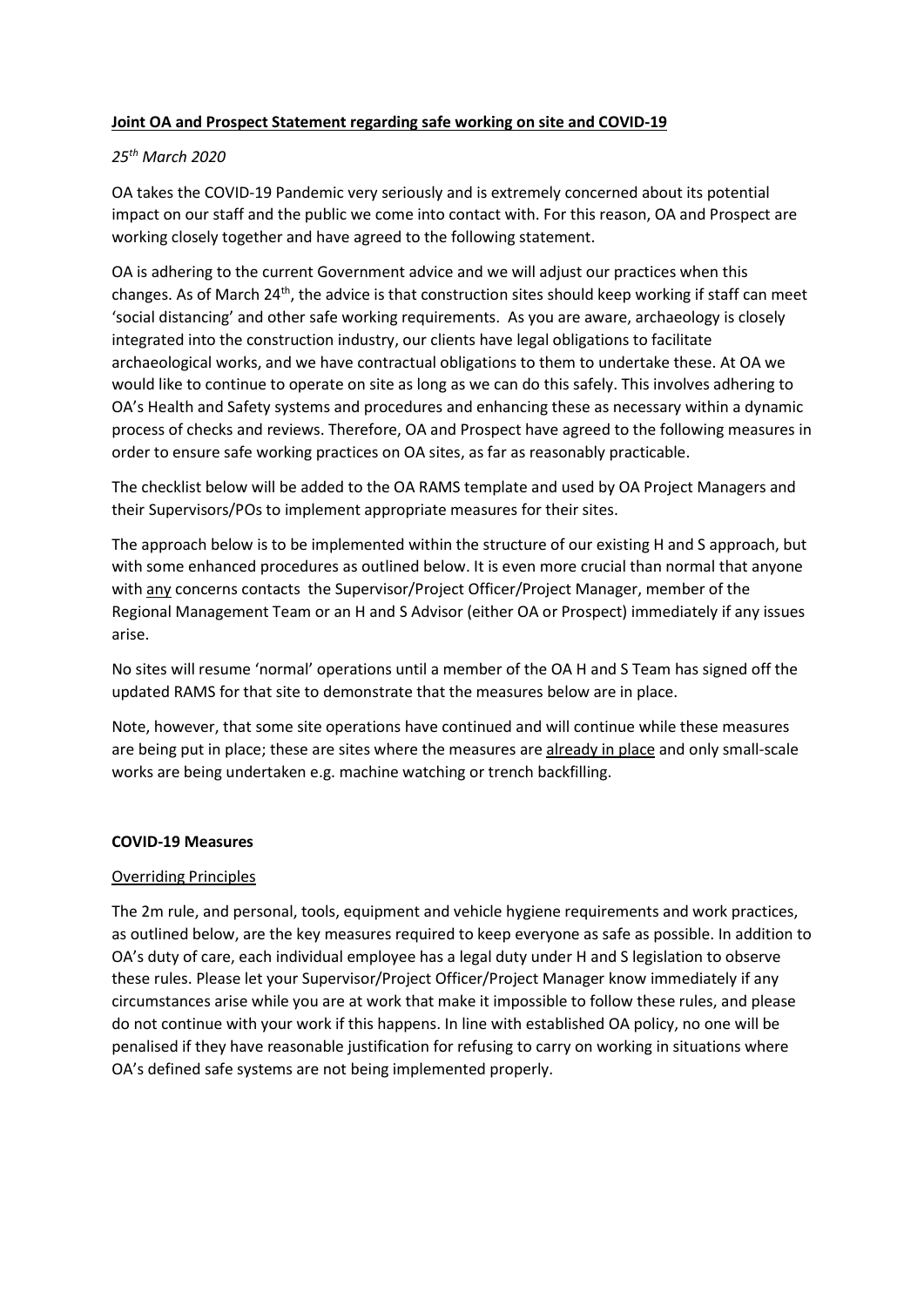### Social distancing

## Vehicles

Vehicles will be measured to assess how many people can travel in them while still observing the 2m rule. This rule will be observed in all OA vehicles at all times. This rule may be relaxed when people from the same household e.g. couples or housemates are travelling together. Personal vehicles will be used as necessary and drivers reimbursed as per the OA driving expenses policy.

We will consider the risk of individuals using public transport to get to and from the regional offices or sites on a case-by-case basis.

# Cabins/welfare/site offices

The 2m principal will be applied at all times. Cabins will be measured to allow a calculation of the number of people who can be present at any one time and all staff will be made aware of this.

If necessary, additional welfare cabins will be provided or vehicles will be used to provide extra capacity to keep people separated at breaktimes.

Where site facilities are being provide by the Client/Principal Contractor, and/or being shared with other contractors, the OA PM will ensure that these measures can be achieved, and that social distancing and hygiene is being rigorously enforced at all times. OA staff will not be required to work on sites where this cannot be consistently achieved.

# Deployment

Movement of staff between site will be limited as far as practicable, and staff will be deployed as near to home as practicable.

# Overnight Accommodation

Project Managers (or others e.g. Denise Price in Oxford) will check cleaning arrangements for B and Bs etc., and if these are not sufficient we will move people to alternative accommodation.

# Personal hygiene and sharing of equipment

Hand washing will be enforced through supervision, and the 20 second rule will be observed. Hands must be washed before entering an OA vehicle, after arriving on site, before entering the welfare  $cabin(s)$  – whether at break time or not – and after using the toilet.

Sufficient stocks of soap, water, handtowels and cleaning products will be maintained; moisturiser will also be provided.

All staff will have their own cups/cutlery/crockery and will take them home to wash at the end of each day. All tea, coffee, water, milk etc containers will be included in the cleaning regime.

As far as practicable, food and drink (other than the water, milk, tea and coffee provided) should be brought from home to avoid the need to visit shops during the working day. There must be no sharing of food or drinks, and drinks must not be made for others. If possible, arrangements should be made so that the kettle should only be poured by one person to avoid potential contamination of the handle by multiple users – while at the same time maintaining social distancing.

Equipment such as tools, pens, pencils, clipboards and PPE to be allocated to each staff member and not shared. Labelling may be necessary.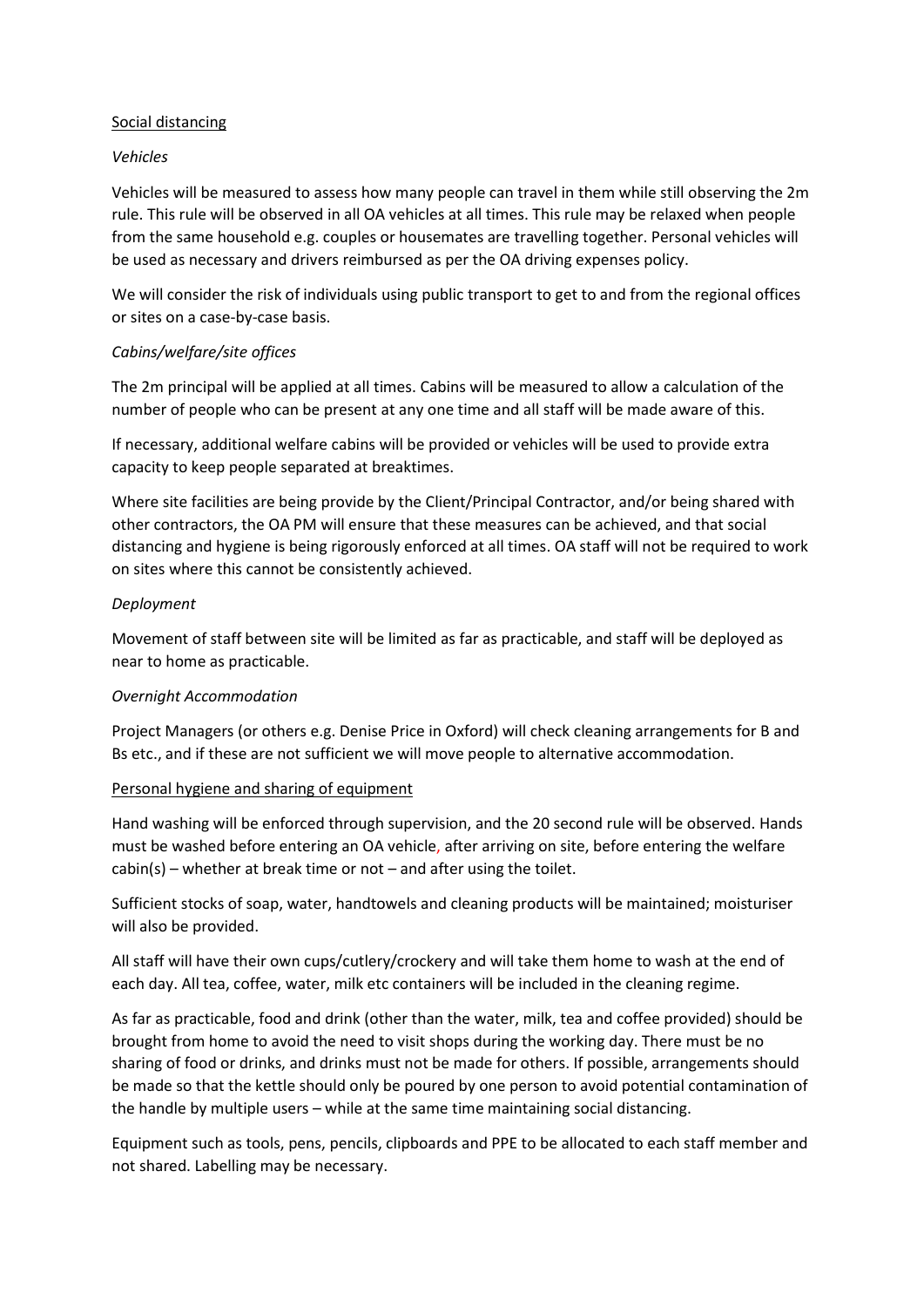Shared equipment such as cameras, survey kit, CAT and genny, metal detectors etc, will be cleaned after each use or allocated to only one member of the site team and shared as little as possible. A rota may be required to achieve this.

Ideally only one person per site will be responsible for dealing with paper archives where sharing is normally necessary, such as taking out numbers from registers. Folders should be cleaned regularly. Wherever possible, digital recording systems should be used.

Mobile phones are not to be shared, and laptop/tablets to be cleaned before use, if sharing is required.

Additional time to prepare and pack-up from work will be allowed for limits on use of wash and drying room facilities.

### Cleaning

Cabins/welfare/site offices/vehicles will all be cleaned first thing in the morning and before each break. A rota will be drawn up and prominently displayed and communicated to the site team.

Hired vehicles will have been deep cleaned before being delivered to OA for the first time.

Surfaces, door handles, light switches, kettles, microwave buttons/handles all need to be included in this cleaning regime.

### Emergency Procedures

An FFP3 Face mask, for emergency  $1^{st}$  Aid use only, must be present on site before work commences, and the First Aiders briefed on their use (face fitting advice will be given remotely by one of OA's trained staff) and on the measures to be taken if colleagues develop symptoms on site. PO/Supervisors will take advice from an OA H and S advisor before trying to take symptomatic colleagues home.

### Mental Health

OA's Mental Health First Aiders are preparing guidance which will include an updated TBT – see https://discuss.oacloud.org/t/coronavirus-mental-health-first-aid/634

OA's approach to Mental Health and Stress Management will apply and individuals who are having difficulties should ask for help and guidance, in line with our Stress Management Policy, as required. The Policy is here: https://files.oxfordarchaeology.com/nextcloud/index.php/f/178125

### Cover arrangements

Consideration will be given to the need for staff cover in the event that a key person on site (PO/Supervisor/Surveyor) develops symptoms – deputies will be nominated as far as practicable, and will be consulted and briefed in advance to ensure that they are happy to accept additional responsibilities.

### Information regarding COVID-19 procedures

Dan Poore, Chief Business Officer, will call every site on the day it resumes to check that the measures above are in place. If this is not possible he will nominate a deputy – usually the Regional Manager or other member of the Regional Management Team.